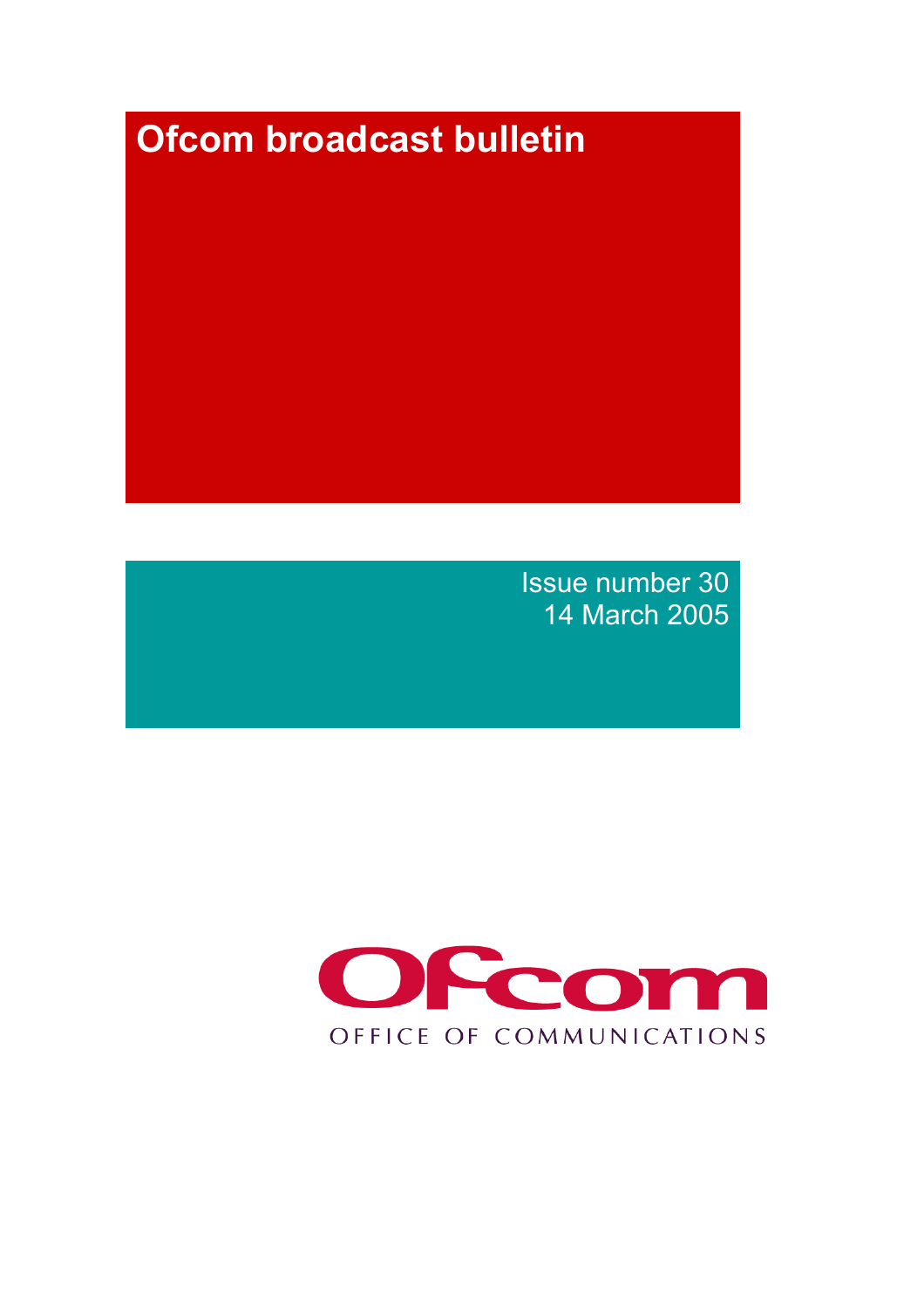# **Contents**

| Introduction           | 2 |
|------------------------|---|
| <b>Standards cases</b> |   |
| In Breach              | 3 |
| Resolved               | 7 |
| Not in Breach          | 9 |

# **Fairness and privacy complaints**

| Not Upheld |  |
|------------|--|
|            |  |

Other programmes not in breach/outside remit 11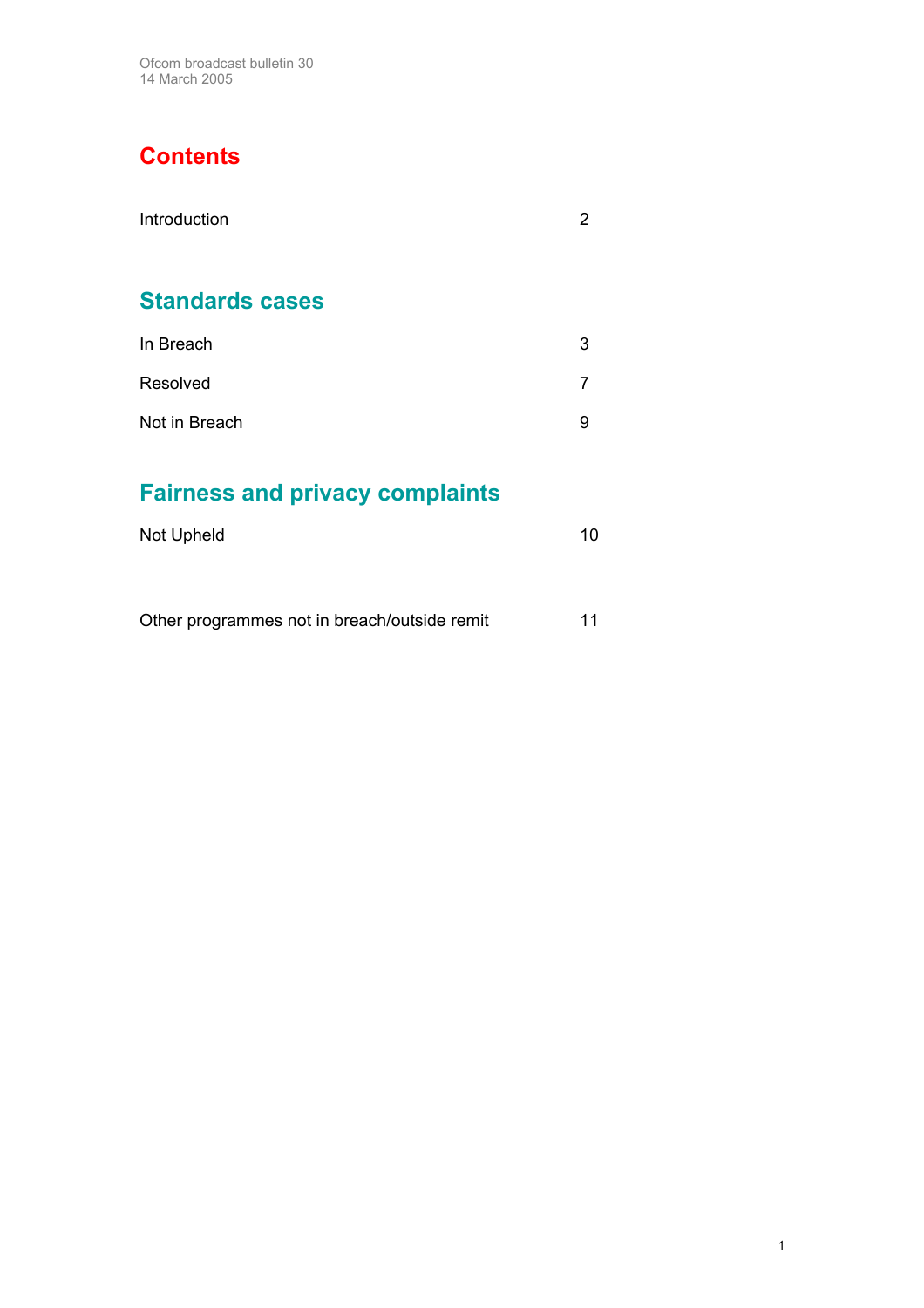# **Introduction**

The Communications Act allows for the Codes of the legacy regulators to remain in force until such time as Ofcom has developed its own Codes. Ofcom has consulted on its new draft Code.

The new Code will be published this year.

The Codes and rules currently in force for broadcast content are:

- Advertising and Sponsorship Code (Radio Authority)
- News & Current Affairs Code and Programme Code (Radio Authority)
- Code on Standards (Broadcasting Standards Commission)
- Code on Fairness and Privacy (Broadcasting Standards Commission)
- Programme Code (Independent Television Commission)
- Programme Sponsorship Code (Independent Television Commission)
- Rules on the Amount and Scheduling of Advertising

From time to time adjudications relating to advertising content may appear in the bulletin in relation to the application of formal sanctions by Ofcom.

*Copies of the full adjudications for Upheld and Not Upheld Fairness and Privacy cases can be found on the Ofcom website: www.ofcom.org.uk*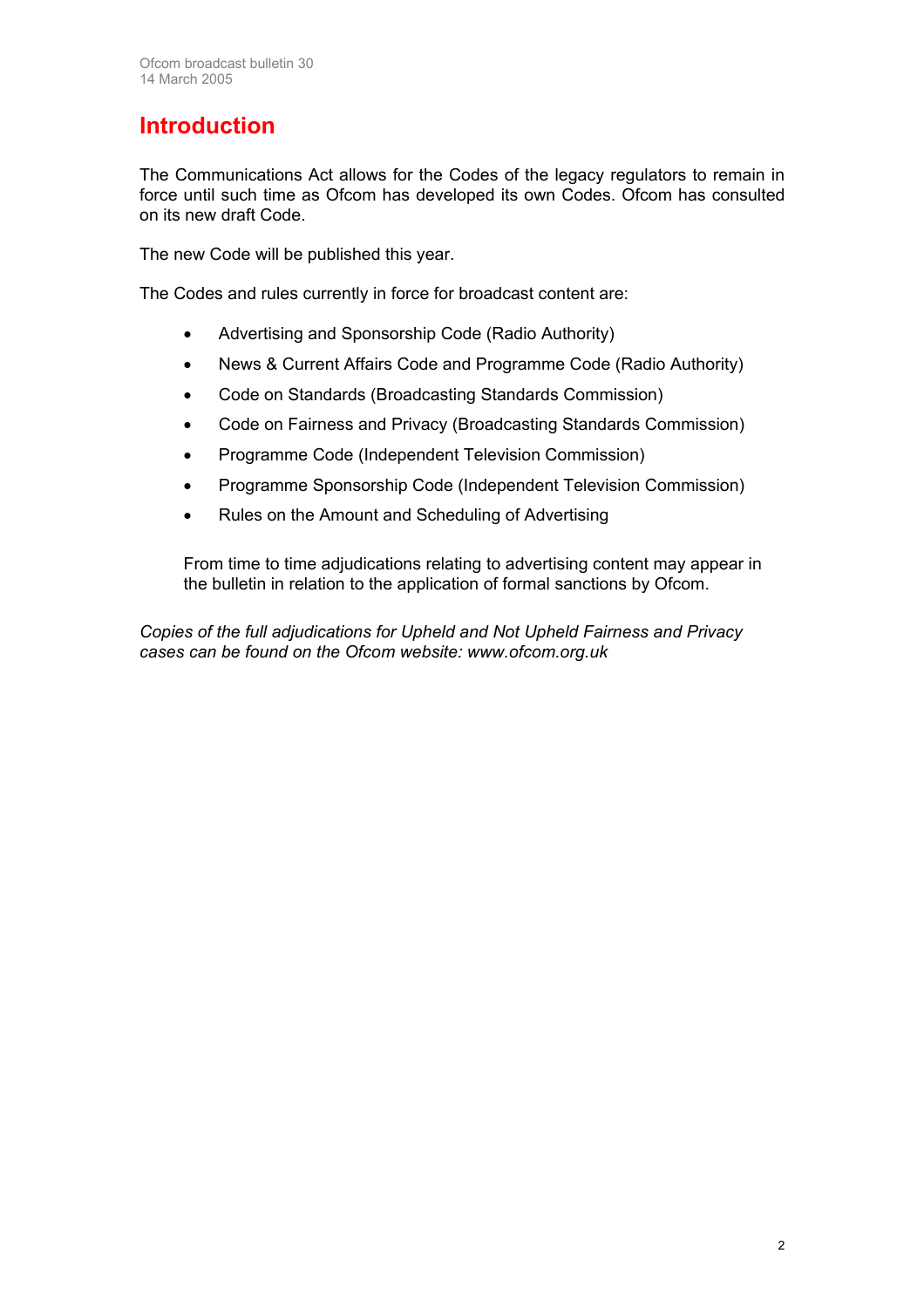### **Standards cases**

**In Breach** 

**Faking It**  *E4, 5 December, 15:00*

### **Introduction**

This series follows ordinary members of the public as they attempt to master an entirely new skill within four weeks to a standard that will fool a group of expert judges. This particular programme featured a factory maintenance worker 'faking it' as a top fashion designer. In the course of the programme, the word "fuck" or its derivatives were heard on five occasions. One viewer complained about the swearing, given the scheduling of the programme.

### **Response**

E4 said that as two versions of programmes are often produced, one for pre- and one for post-watershed viewing, the former are normally labelled 'all times' and the latter 'late night'. On this occasion, the tape intended for pre watershed broadcast had not been clearly labelled and, as a result, the person responsible for selecting programme tapes for transmission had misunderstood which version to use. The mistake was not picked up on transmission - had it been, an on-air apology could have been broadcast at the time. Channel 4 apologised for any offence caused by the strong language. The licensee said that it had revised its procedures to prevent any recurrence of the error.

### **Decision**

We appreciate E4's admission of what went wrong and its assurances about its revised procedures. However, the swearing was not suitable for broadcast at that time of the afternoon and the original mistake was compounded by its not being noticed on transmission.

#### **The programme was in breach of Section 1.5 (Bad Language) of the Programme Code**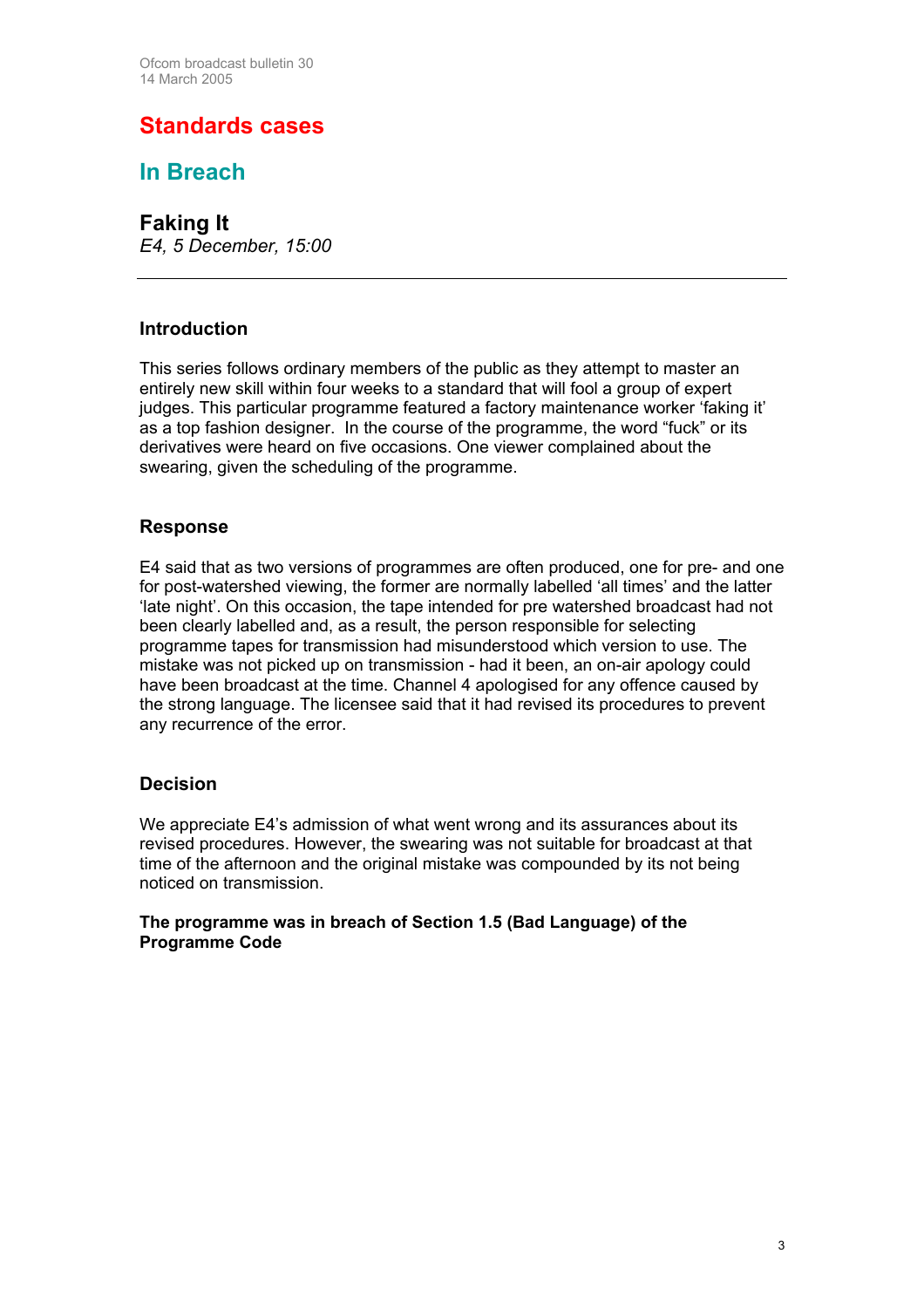### **Street Crime UK**

*Bravo, 4 January, 12:30 and 15:30*

### **Introduction**

This series follows the work of police officers on patrol and their encounters with unruly members of the public. Two viewers complained about swearing ("fuck") which they thought was inappropriate before the watershed.

### **Response**

Bravo said that all three series of *Streetcrime UK* had two versions, a post watershed version and a 'PG' Daytime version. Unfortunately, on this occasion the wrong version was transmitted. The channel was dismayed to learn of this, apologised for any offence caused, and had reminded staff of the importance of ensuring that this did not happen again.

### **Decision**

We accept that this was a genuine mistake. However the programme, which contained strong swearwords, was transmitted twice in one afternoon. This should have been identified and prevented by the broadcaster's compliance procedures.

#### **The programme was in breach of Section 1.5 (Bad Language) of the Programme Code**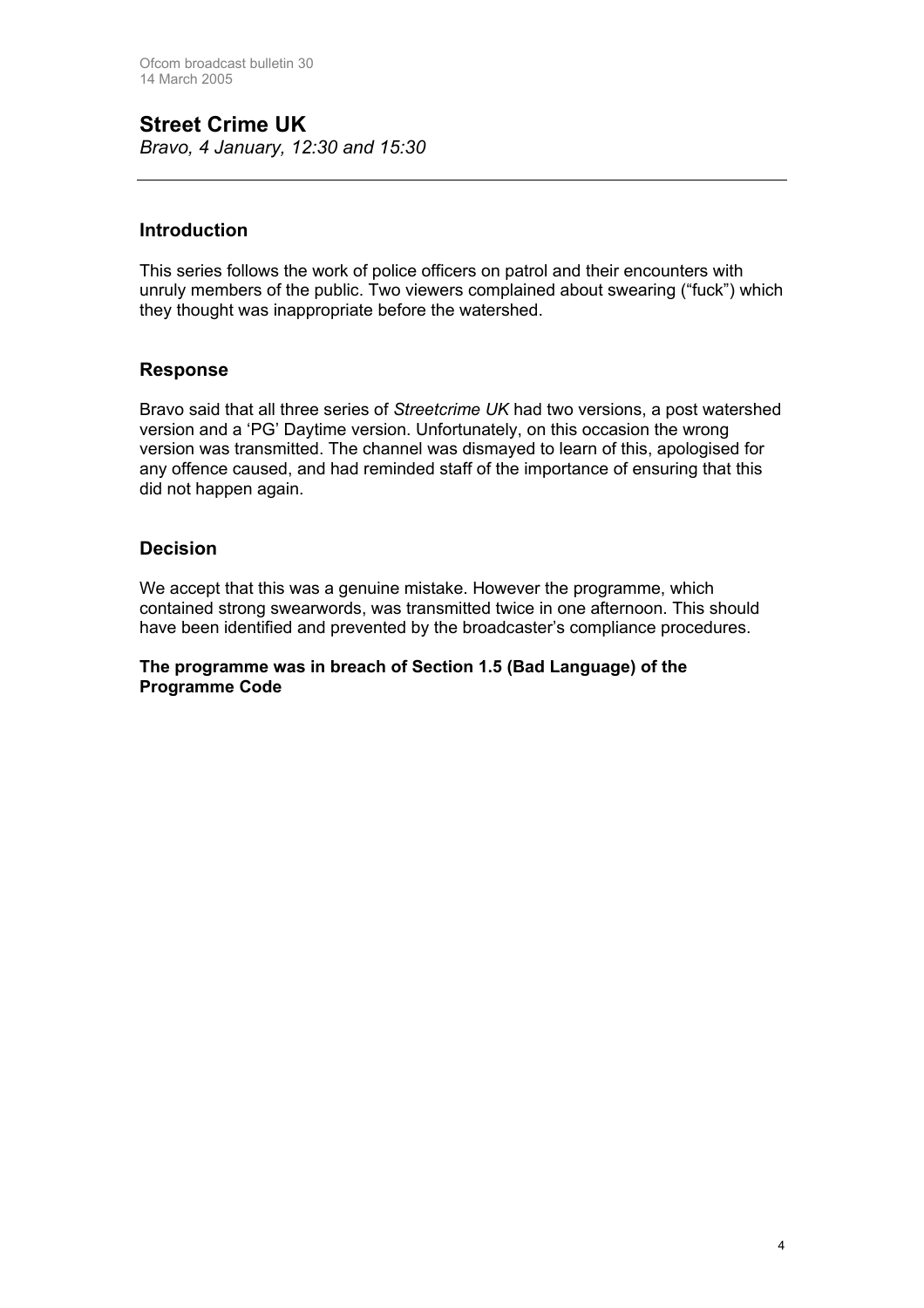### **Goldie Lookin' Chain: 'Your mother's got a penis'**  *TMF, 28 November, 12:00*

**Introduction** 

TMF is a pop music channel owned by MTV Networks Europe. A viewer complained that this video was offensive to transsexual people and unsuitable for broadcast at a time when small children could be watching because of its sexual references and theme.

#### **Response**

MTV replied that it considered the video unsuitable for the 'after school' slot during the week (typically between 16:00 and 19:00). At weekends, the scheduling restriction was applied between 09:00 and 12:00, a time during which MTV believed a large number of children could be expected to be watching unsupervised by their parents. On this occasion, the video was broadcast just after 12:00 in accordance with its policy.

MTV considered that the video was suitable for broadcast at this time. It had been substantially edited, removing explicit references to "penis", swearing and obvious sexual references. Some mild sexual innuendos and imagery remained but MTV considered that the time restriction imposed was adequate.

The broadcaster said that neither the tone of the song or video was offensive to transsexuals. MTV considered that the tone was one of harmless schoolboy humour, and that the song did not make any serious comments about transsexuals. MTV believed that the vast majority of people would appreciate this and not be offended by the video.

### **Decision**

We agree with MTV that the video's theme and lyrics are unsuitable for broadcast at a time when children are likely to be watching unsupervised. However we consider that this also includes weekend afternoons.

**The video was in breach of Section 1.2 (Family viewing and the Watershed) of the Programme Code**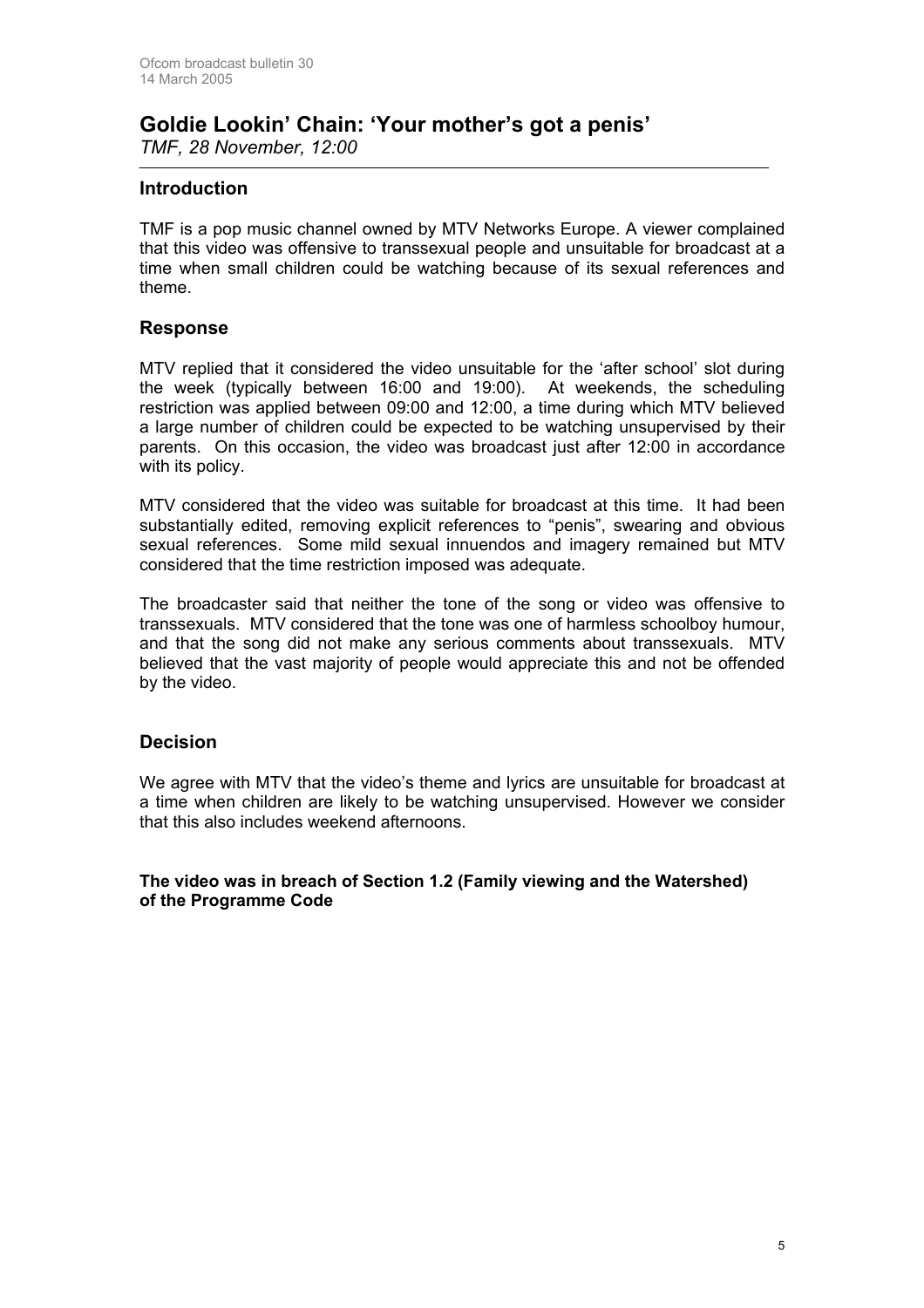**Evening Kick-Off**  *TalkSPORT, 1 November, 21:00* 

### **Introduction**

A listener complained about the use of offensive language in this edition of *Evening Kick-Off* which featured analysis of a football match between Manchester City and Norwich City. During the discussion, one of the presenters commented on the performance of one of the Norwich City players, saying: "he looked like somebody with Downs".

The listener felt that the offence was compounded by the fact that no apology was broadcast.

#### **Response**

TalkSPORT acknowledged that the comment made by the presenter was insensitive and assured us that it had taken action to address this lapse. The broadcaster had discussed the matter with the producer of the programme. The producer would speak to the presenter (who was on leave) before he next went on air. The presenter would also be reminded of the need to adhere to the Programme Code.

### **Decision**

We agree that the comment made by the presenter was inappropriate and offensive. Although not intended maliciously, particular care needs to be taken when using expressions that can be seen to refer to disabilities or learning difficulties. Although we welcome the action taken by the broadcaster, the lack of any immediate recognition that the comment was inappropriate compounded the offence.

#### **The comment was in breach of Section 1.1 (General) of the Programme Code**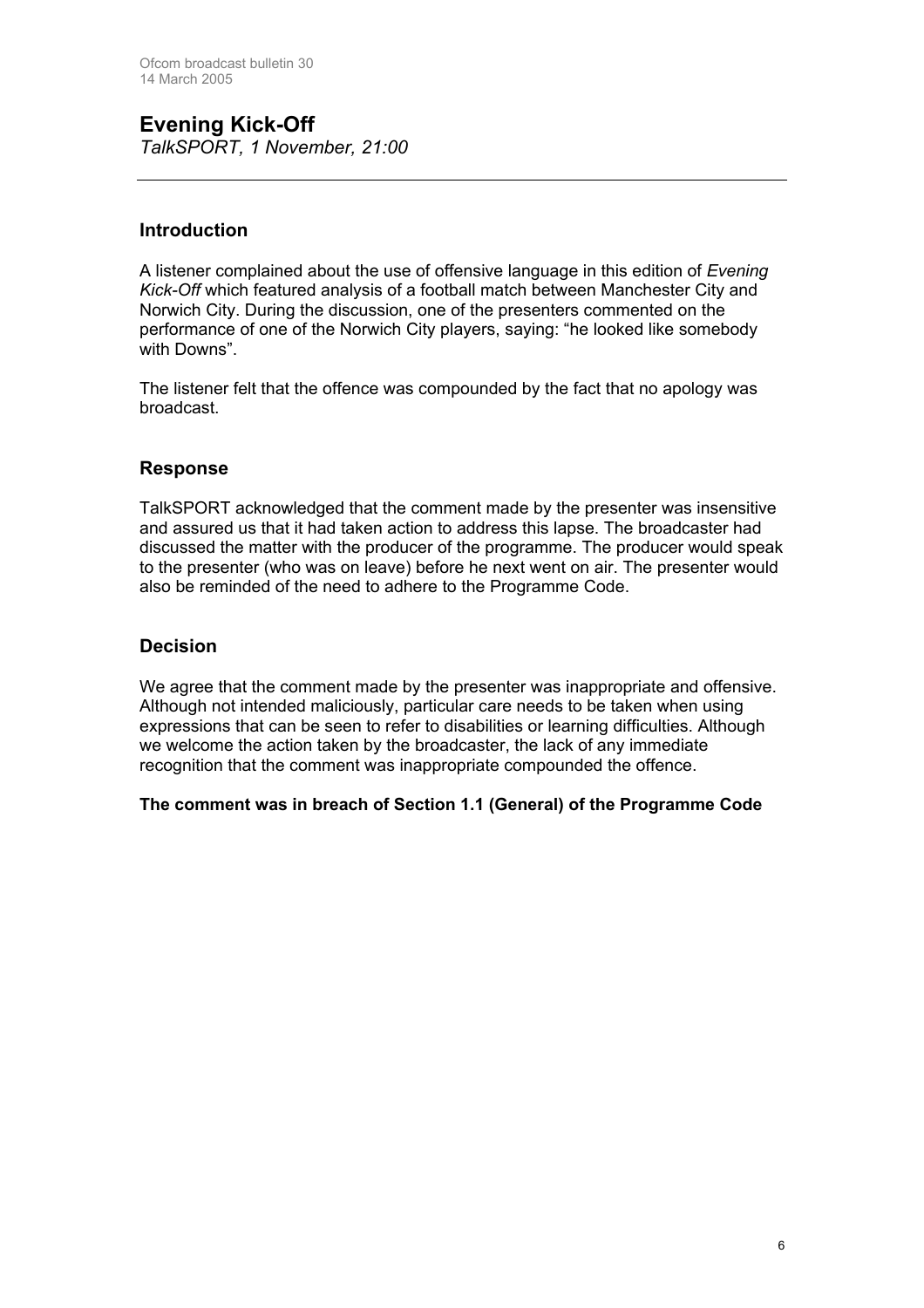### **Resolved**

### **Big Brother Panto**

*Channel 4, 27 December, 10:55*

### **Introduction**

The *Big Brother Panto* brought together ex-housemates from all of the previous five series of *Big Brother*. In this programme, which had previously been shown on E4 at 21:00, they were rehearsing a modern day adaptation of Cinderella.

36 viewers complained about swearing in the programme when it was repeated midmorning on Channel 4.

### **Response**

Channel 4 accepted that this edition of the programme should not have been shown at that time of the morning. The post watershed version had been incorrectly broadcast instead of the intended edited version. When the problem became apparent to the transmission staff and the commissioning editor, an apology was made by the continuity announcer at the end of Part One. The correct edit of the tape was shown for the second part of the programme and the apology was repeated at the end. An apology was also posted on the *Big Brother Panto* website.

### **Decision**

This error was particularly unfortunate as, during the Christmas holidays, a significant number of children were available to view. Although this administrative and technical error should have been detected before transmission, in view of the apologies given and action taken, we consider the matter resolved. However, in light of the modified procedures and assurances given, we wouldn't expect a similar recurrence.

#### **Complaints resolved**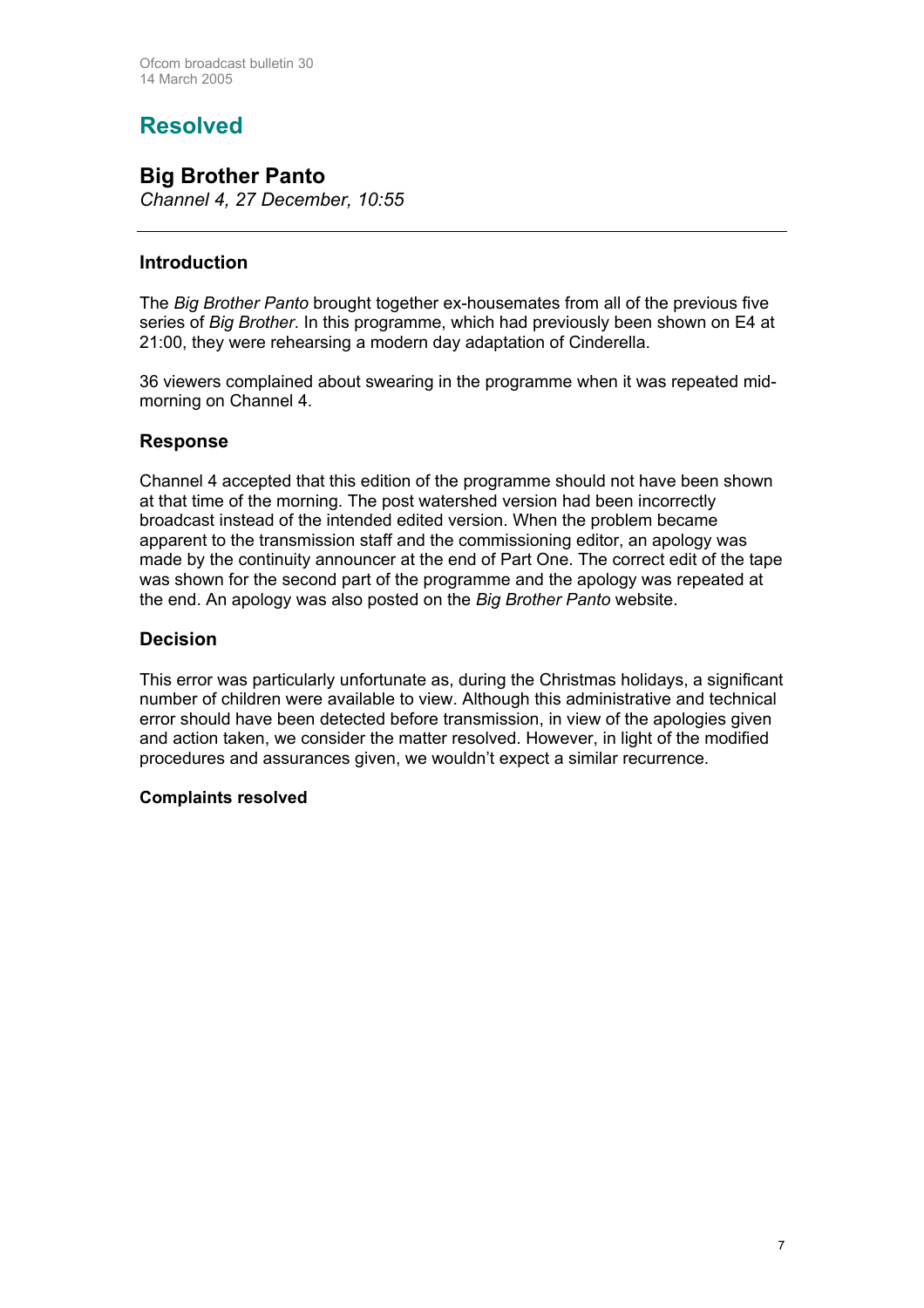### **The All New Pink Panther Show**

*Boomerang, 10 January, 16:30*

### **Introduction**

Boomerang is a children's cartoon channel owned by Turner Entertainment Networks International Limited. A viewer complained that the word "bloody" appeared in this cartoon which they considered inappropriate for a children's programme.

#### **Response**

Turner said that it appreciated that the word should not have appeared in a cartoon broadcast on Boomerang at that time of day. It discussed the matter with those responsible for pre-transmission clearance and had reinforced Turner's guidelines and procedures. Turner explained that the reason for the error was that from a US perspective (where the programme originated), "bloody" does not have the same connotations as it does in the UK. Turner had removed the episode from their play list and would ensure that it was edited prior to any re-transmission.

#### **Decision**

Section 1.5 of the Programme Code prohibits bad language in programmes specially designed for children. The swearword was clearly inappropriate in this programme. However, in view of Turner's acknowledgment of the error and subsequent action, we consider the matter resolved.

**Complaint resolved**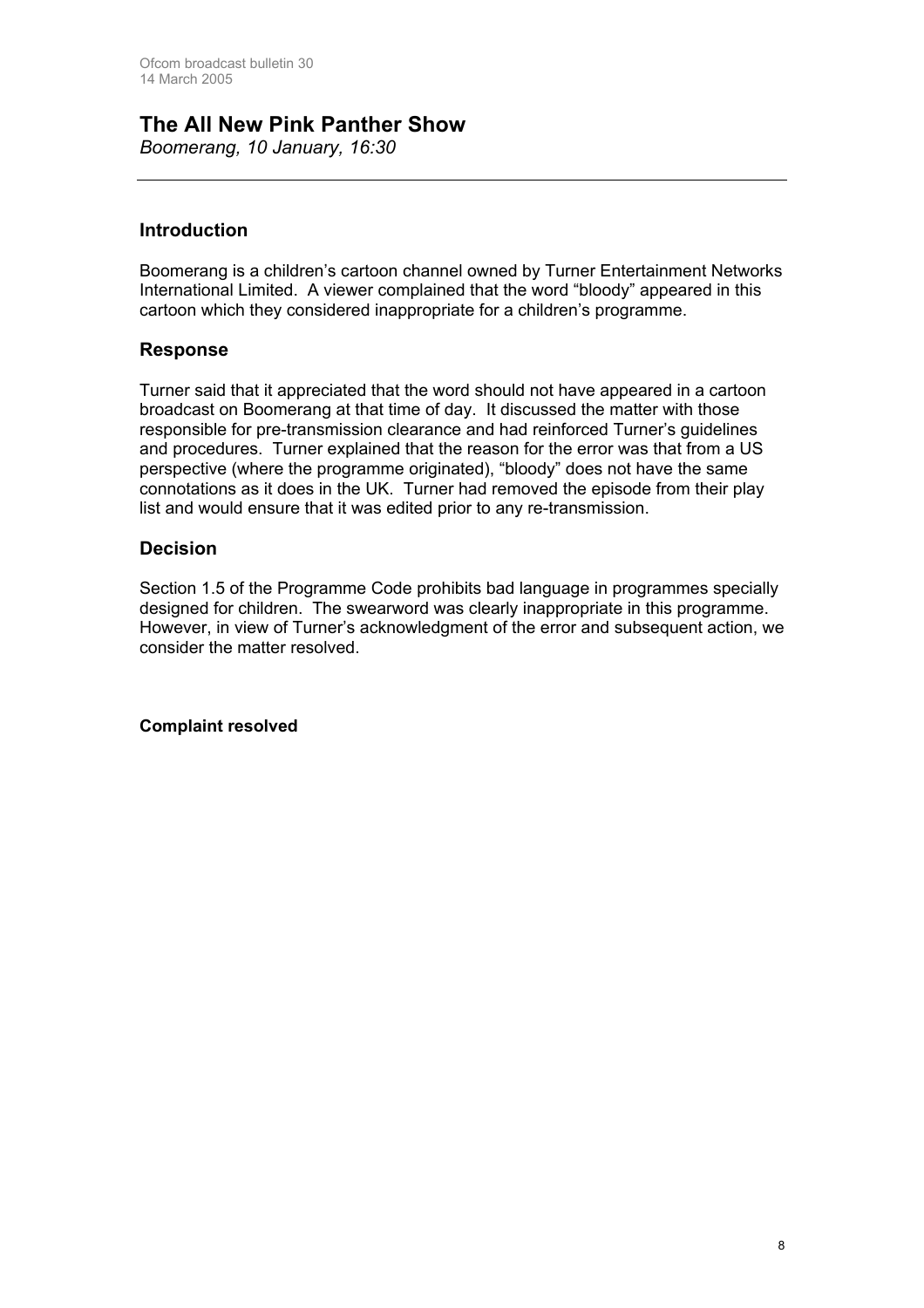# **Not in Breach**

### **Heinz sponsorship: Emmerdale**

*ITV, various dates, 19:00* 

#### **Introduction**

This sponsorship credit featured a guinea pig in a cage with a bottle of tomato ketchup in place of its water bottle. The visual was accompanied by the tag line "You can't eat without it...". 17 viewers complained that the credit was irresponsible because it could lead to pet owners, particularly children, replacing their pet's water supply with ketchup.

#### **Decision**

The credit was clearly intended to be humorous. It was shown around *Emmerdale*, a drama that attracts a predominately adult audience and holds little appeal for the very young. We believe that pet owners watching the programme would be aware of the need to provide their pets with fresh drinking water and consider that the credit was unlikely to have encouraged viewers to emulate the action.

#### **The sponsorship credit was not in breach of the Code**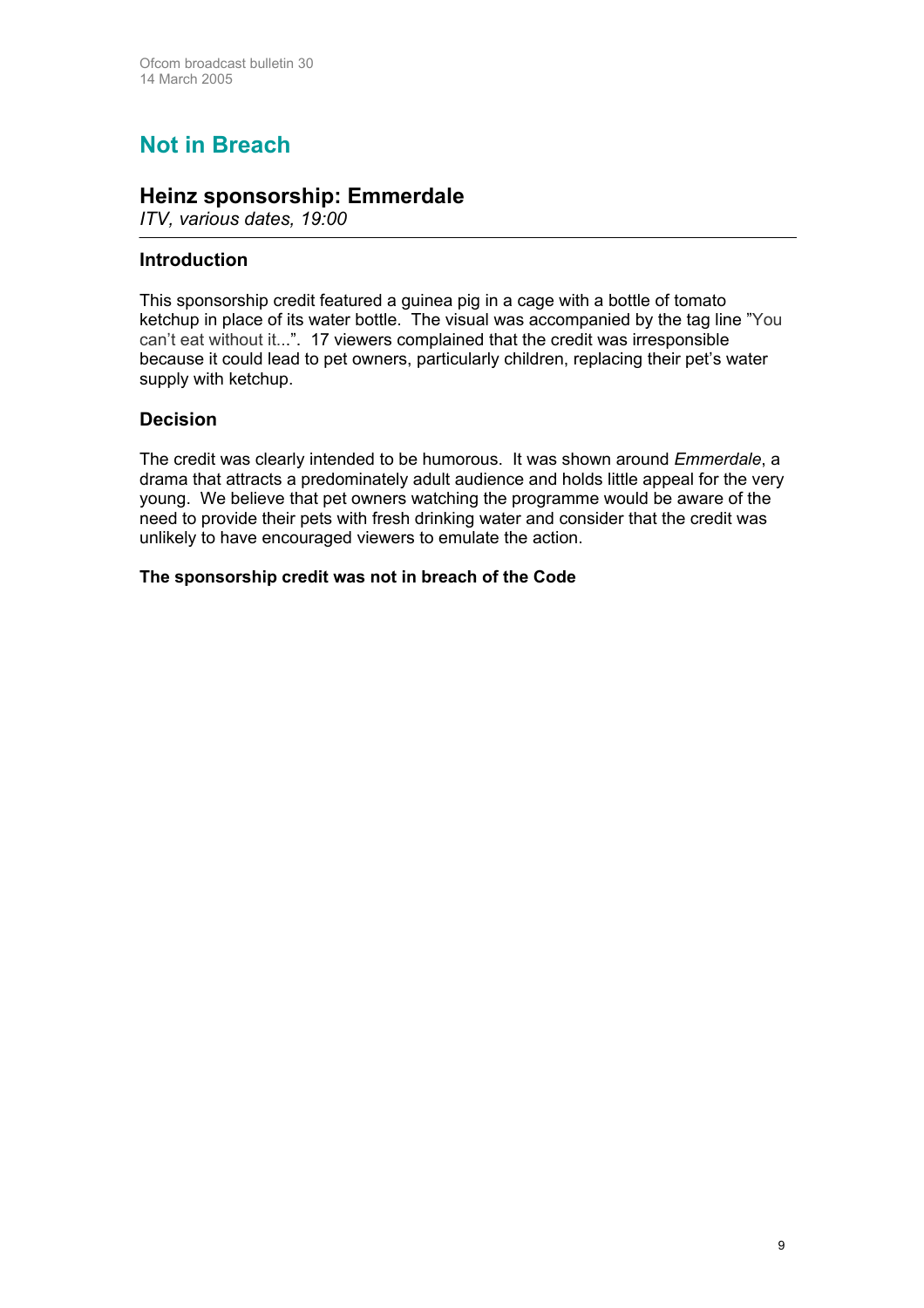### **Fairness and Privacy cases**

Where a complaint is not upheld there is only a note of the outcome. For a copy of the full adjudication, whether the complaint is upheld or not, go to Ofcom's website at [www.ofcom.org.uk/bulletins/](http://www.ofcom.org.uk/bulletins/) or send a stamped addressed envelope to: Ofcom, Riverside House, 2a Southwark Bridge Road, London SE1 9HA.

### **Not Upheld**

| Complainant     | <b>Programme</b>        | <b>Broadcaster &amp;</b><br><b>Date</b> | <b>Type of complaint</b> |
|-----------------|-------------------------|-----------------------------------------|--------------------------|
| Mr Robby Borg   | Holidays from Hell      | ITV1<br>6 July 2004                     | Fairness                 |
| Mr Barry Blower | <b>ITV Central News</b> | ITV<br>16-18 March 2004                 | Fairness & Privacy       |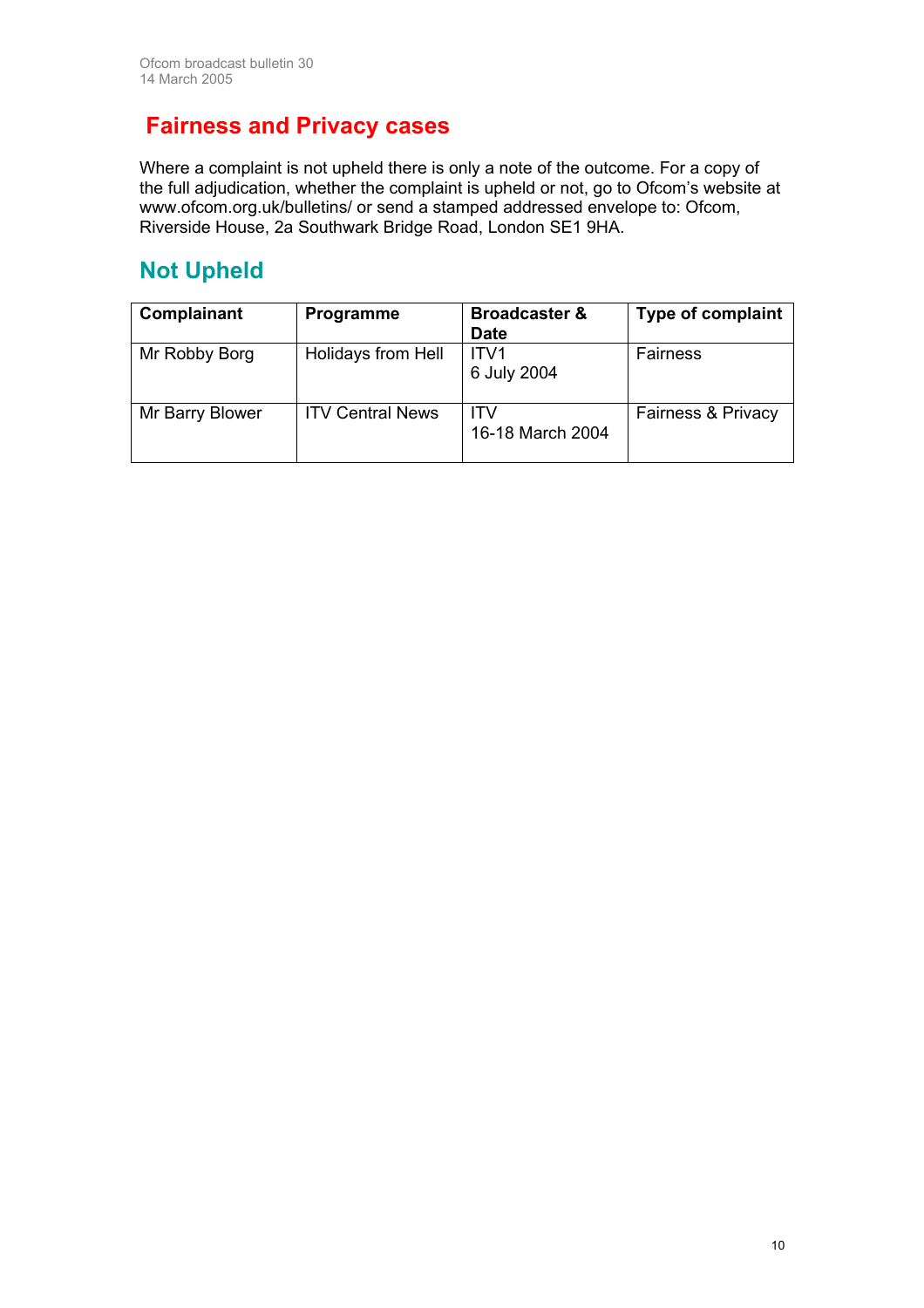# **Other programmes not in breach/out of remit**

**9 February – 18 February** 

|                                 | <b>Trans</b> |                       |              |                   |
|---------------------------------|--------------|-----------------------|--------------|-------------------|
| Programme                       | <b>Date</b>  | <b>Channel</b>        | Category     | No. of            |
|                                 |              |                       |              | <b>Complaints</b> |
|                                 |              |                       |              |                   |
| 100 Greatest Tear Jerkers       | 13/02/2005   | Channel 4             | Offensive    | 4                 |
| 24                              |              | Sky One               | Offensive    | 1                 |
| A Fish Called Wanda             | 30/01/2005   | <b>ITV</b>            | Offensive    | 1                 |
|                                 |              |                       | Sexual       |                   |
| <b>Adult Channels</b>           |              | <b>Adult Channels</b> | Portrayal    | 1                 |
| <b>Adult Channels</b>           | 11/02/2005   | <b>Adult Channels</b> | Offensive    | 1                 |
| Anatomy for Beginners           | 19/01/2005   | Channel 4             | Offensive    | $\overline{2}$    |
| Anglia News                     | 03/02/2005   | <b>ITV</b>            | Accuracy     | 3                 |
| Are Muslims Hated?              | 08/01/2005   | Channel 4             | Offensive    | 1                 |
| <b>BBC News</b>                 | 09/02/2005   | BBC1                  | Impartiality | 1                 |
| <b>BBC News</b>                 | 14/02/2005   | BBC1                  | Offensive    | 1                 |
| <b>BBC Radio 4</b>              | 11/01/2005   | <b>BBC Radio 4</b>    | Offensive    | 1                 |
| Beat the Burglar                | 17/01/2005   | BBC1                  | Offensive    | 1                 |
| Beat the Burglar                | 17/01/2005   | BBC1                  | Offensive    | 1                 |
| Bodyshock: Orgasmatron          | 02/02/2005   | Channel 4             | Scheduling   | 1                 |
| Bodyshock: Orgasmatron          | 07/02/2005   | Channel 4             | Offensive    | 1                 |
| <b>Brain Teaser</b>             | 10/02/2005   | Five                  | Misleading   | 1                 |
| <b>Brat Camp</b>                |              | Channel 4             | Offensive    | 1                 |
| Broadland 102                   | 27/01/2005   | Channel 4             | Offensive    | 1                 |
| C4 News                         | 26/01/2005   | Channel 4             | Impartiality | 1                 |
| <b>CBBC</b>                     | 28/01/2005   | BBC1                  | Offensive    | 1                 |
| <b>Celebrity Naked Ambition</b> | 08/02/2005   | Five                  | Offensive    | 1                 |
| <b>Channel 4 News</b>           | 03/02/2005   | Channel 4             | Offensive    | $\overline{4}$    |
| Channel 4 Racing                | 29/01/2005   | Channel 4             | Impartiality | 1                 |
| Come Dine with Me               | 24/01/2005   | Channel 4             | Language     | 1                 |
| Comedy Lab                      | 17/02/2004   | Channel 4             | Offensive    | 1                 |
| <b>Coronation Street</b>        | 02/02/2005   | ITV1                  | Offensive    | $\overline{2}$    |
| <b>Coronation Street</b>        | 04/02/2005   | ITV1                  | Offensive    | 1                 |
| <b>Dalziel and Pascoe</b>       | 30/01/2005   | BBC1                  | Offensive    | 1                 |
| dick and dom in da bungalow     | 05/02/2005   | BBC1                  | Language     | 1                 |
| <b>Dispatches</b>               | 18/11/2004   | Channel 4             | Offensive    | 1                 |
| Don't Watch That, Watch This    | 20/01/2005   | BBC4                  | Offensive    | 1                 |
| Down to Earth                   | 23/01/2005   | BBC1                  | Offensive    | 1                 |
| Drugland                        | 04/01/2005   | BBC <sub>2</sub>      | Offensive    | 1                 |
| Drugland                        | 05/01/2005   | BBC <sub>2</sub>      | Offensive    | $\overline{2}$    |
| Drugland                        |              | BBC <sub>2</sub>      | Offensive    | 1                 |
| Eastenders                      | 16/02/2005   | BBC1                  | Offensive    | 1                 |
| Emmerdale                       | 14/10/2004   | ITV1                  | Violence     | 1                 |
|                                 |              |                       | Sexual       |                   |
| Xplicit XXX                     | 29/12/2004   | Xplicit XXX           | Portrayal    | 1                 |
| Futurama                        | 29/01/2005   | Channel 4             | Offensive    | 1                 |
| Globo Loco                      | 04/02/2005   | ITV1                  | Offensive    | 1                 |
| Globo Loco                      | 11/02/2005   | ITV1                  | Offensive    | 3                 |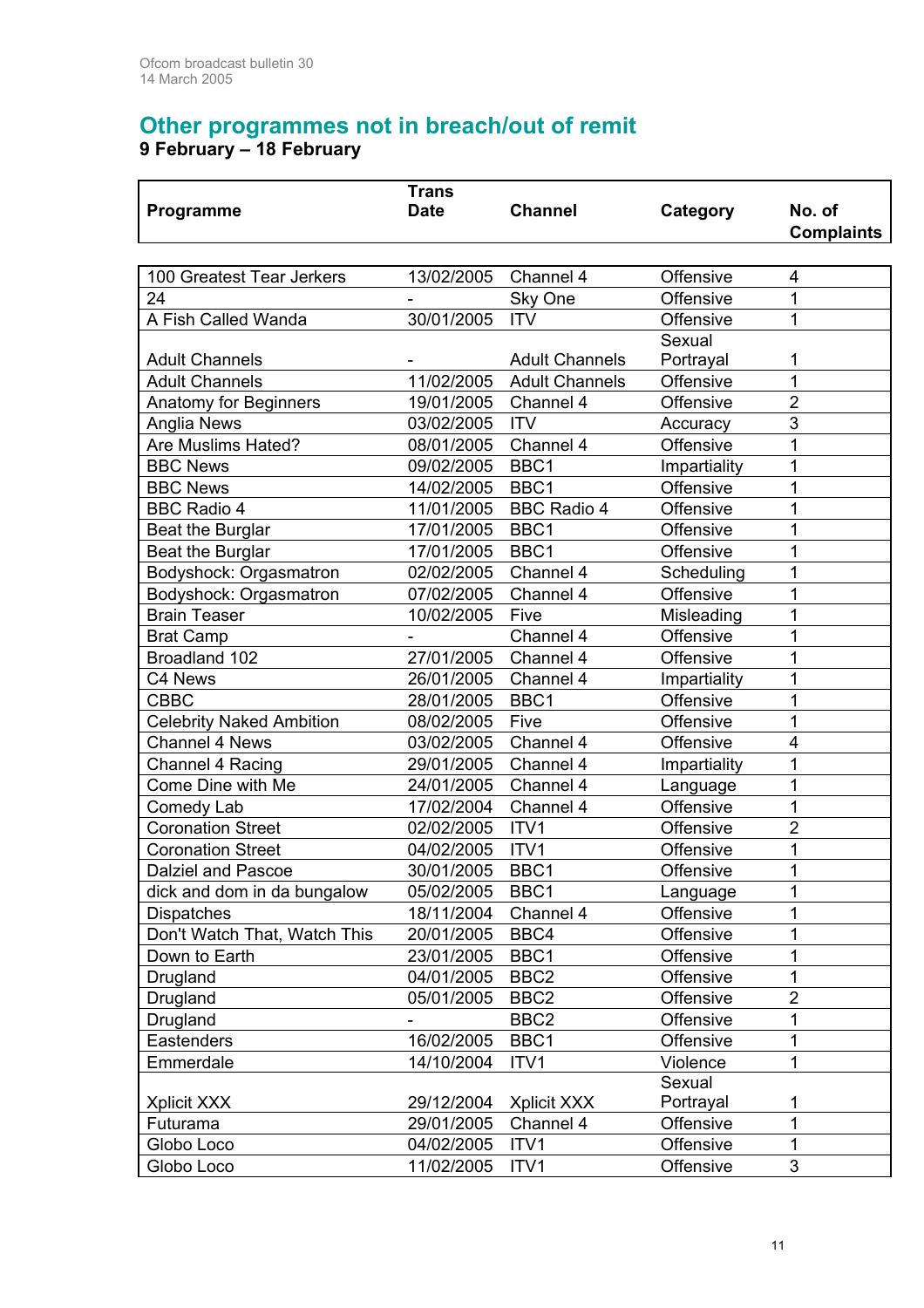| Globo Loco                         | 12/02/2005 | ITV1                 | Offensive    | 1              |
|------------------------------------|------------|----------------------|--------------|----------------|
| <b>GMTV</b>                        | 14/01/2005 | ITV1                 | Offensive    | 1              |
| <b>GMTV</b>                        | 24/01/2005 | ITV1                 | Language     | $\overline{2}$ |
| <b>GMTV</b>                        | 05/02/2005 | ITV1                 | Offensive    | 1              |
|                                    |            |                      | Sexual       |                |
| Going Down in the Valley           | 07/02/2005 | Five                 | Portrayal    | 1              |
| Going to Work Naked                | 07/02/2005 | ITV1                 | Offensive    | 1              |
| <b>GTFM</b>                        | 24/01/2005 | <b>GTFM</b>          | Language     | 1              |
|                                    |            |                      | Sexual       |                |
| Hollyoaks                          | 15/02/2005 | Channel 4            | Portrayal    | 1              |
| I'm a Celebrity3                   | 04/12/2004 | ITV1                 | Offensive    | 1              |
| I'm a Celebrity3                   |            | ITV1                 | Offensive    | $\overline{2}$ |
| In the Know                        | 12/06/2004 | BBC1                 | Language     | 1              |
|                                    |            |                      | Religious    |                |
| <b>Islam Channel</b>               | 22/11/2004 | <b>Islam Channel</b> | Offence      | 1              |
| <b>ITN News</b>                    | 26/01/2005 | ITV1                 | Accuracy     | 1              |
| <b>ITN News</b>                    |            | ITV1                 | Impartiality | 1              |
| <b>ITV Christmas Entertainment</b> | 25/12/2004 | ITV1                 | Offensive    | 1              |
| <b>ITV News</b>                    | 01/02/2005 | ITV1                 | Offensive    | $\overline{3}$ |
| <b>ITV News</b>                    | 14/02/2005 | ITV1                 | Impartiality | 1              |
| <b>ITV News</b>                    | 17/02/2005 | ITV1                 | Offensive    | 1              |
| <b>ITV News Channel</b>            | 02/02/2005 | ITV1                 | Offensive    | 1              |
| <b>Ivel FM</b>                     | 11/01/2005 | Ivel FM              | Language     | 1              |
| <b>James Whale Show</b>            | 07/02/2005 | Talksport            | Offensive    | 1              |
| Jeremy Vine                        | 02/02/2005 | <b>BBC Radio 2</b>   | Offensive    | 1              |
| Joe Ferguson                       | 03/11/2004 | City Beat FM         | Offensive    | 1              |
| Jonathan Ross                      | 22/01/2005 | <b>BBC Radio 2</b>   | Offensive    | 1              |
| <b>LBC Programme</b>               | 29/01/2005 | LBC97.3              | Language     | 1              |
| <b>LBC Programme</b>               | 02/02/2005 | LBC97.3              | Offensive    | 1              |
| <b>LBC Programme</b>               |            | LBC97.3              | Offensive    | 1              |
| <b>LBC Programme</b>               | 15/01/2005 | LBC97.3              | Offensive    | 1              |
| Location, Location, Location       |            | Channel 4            | Offensive    | 1              |
| Match of the Day                   | 22/01/2005 | BBC1                 | Offensive    | 1              |
| Max and Paddy Show                 | 26/11/2004 | Channel 4            | Offensive    | 1              |
| <b>Meridian News</b>               | 16/01/2005 | ITV1                 | Offensive    |                |
|                                    |            |                      | Religious    |                |
| Metro Radio                        | 10/01/2005 | Metro FM             | Offence      | 1              |
| <b>Midsomer Murders</b>            | 05/02/2005 | ITV1                 | Language     | 1              |
| <b>Missing Moscow</b>              | 09/12/2004 | Channel 4            | Offensive    | 1              |
| <b>Monkey Dust</b>                 | 25/10/2004 | BBC <sub>2</sub>     | Offensive    | 1              |
| <b>Most Haunted Live</b>           | 14/12/2004 | Living               | Offensive    | 1              |
| <b>Ned's Declassified Survival</b> |            |                      |              |                |
| Guide                              | 06/02/2005 | Nickelodeon          | Offensive    | 1              |
| No Girls Allowed                   |            | Five                 | Offensive    | 1              |
| Northsound One                     | 02/01/2005 | Northsound 1         | Language     | 1<br>1         |
| Panorama                           | -          | BBC1                 | Offensive    |                |
| Parkinson                          |            | ITV1                 | Language     | 1              |
| Parkinson                          | 12/02/2005 | ITV1                 | Language     | 1              |
| <b>Party Political Broadcast</b>   | 02/02/2005 | Channel 4            | Offensive    | 1              |
| Pete & Geoff Breakfast             | 31/01/2005 | Virgin Radio         | Offensive    | 1              |
| Popworld                           | 23/01/2005 | Channel 4            | Offensive    | 1              |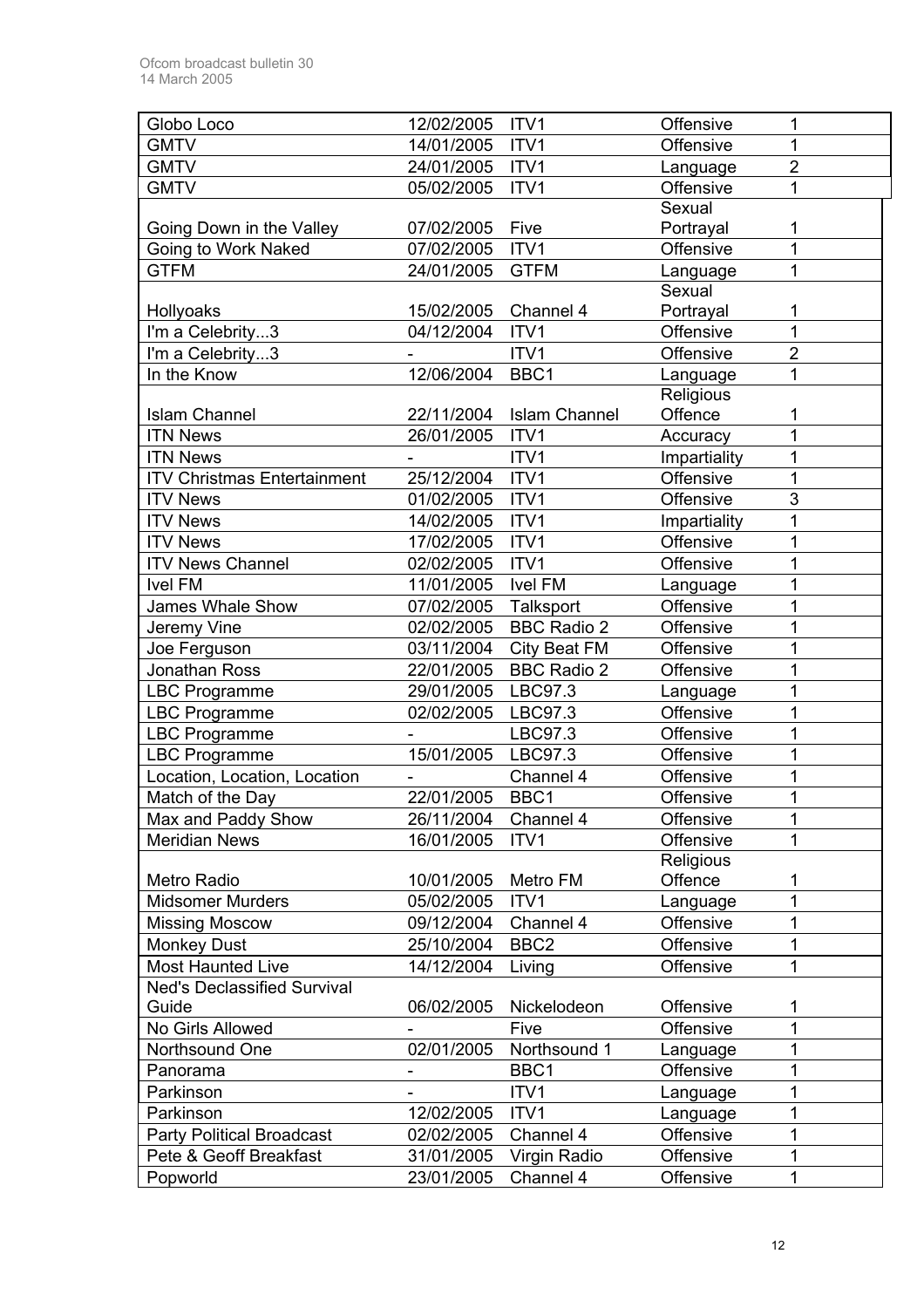| Prove It                                                   | 02/02/2005               | ITV1               | Offensive             | 1              |
|------------------------------------------------------------|--------------------------|--------------------|-----------------------|----------------|
| Radio 1                                                    | 30/01/2005               | <b>BBC Radio 1</b> | Offensive             | 1              |
| Radio 1                                                    | 09/02/2005               | <b>BBC Radio 1</b> | Language              | 1              |
|                                                            |                          | <b>BBC</b> Radio   |                       |                |
| Radio Scotland                                             | 12/02/2005               | Scotland           | Language              | 1              |
| Return of the Chef                                         | 10/02/2005               | Channel 4          | Offensive             | 1              |
| Richard and Judy                                           | 22/12/2004               | Channel 4          | Offensive             | 4              |
| Richard and Judy                                           | 27/01/2005               | Five               | Offensive             | 1              |
| Richard and Judy                                           | 28/01/2005               | Channel 4          | Offensive             | 1              |
| Richard and Judy                                           | 01/02/2005               | Channel 4          | Offensive             | 2              |
| Richard and Judy                                           | 30/11/2004               | Channel 4          | Offensive             | $\overline{1}$ |
| Richard and Judy                                           |                          | Channel 4          | Offensive             | $\overline{2}$ |
| <b>Scary Sleepover</b>                                     | 26/01/2005               | ITV1               | Offensive             | 1              |
| <b>Scissor Sisters Filthy Gorgeous</b>                     |                          |                    | Sexual                |                |
| video                                                      | 16/02/2005               | <b>TMF</b>         | Portrayal             | 1              |
| <b>Scrapheap Challenge</b>                                 | 13/02/2005               | Channel 4          | Language              | $\overline{2}$ |
|                                                            |                          |                    | Sexual                |                |
| Sex with Strangers                                         | 09/02/2005               | Channel 4          | Portrayal             | 1              |
| <b>Shameless</b>                                           | 04/01/2005               | Channel 4          | Language              | 1              |
| <b>Shameless</b>                                           | 08/02/2005               | Channel 4          | Violence              | 1              |
| <b>Sky News</b>                                            | 30/01/2005               | <b>Sky News</b>    | Misleading            | 1              |
| <b>Sky Sports</b>                                          | 01/02/2005               | <b>Sky Sports</b>  | Language              | 1              |
| <b>Steel River Blues</b>                                   | 29/09/2004               | ITV1               | Offensive             | 1              |
| <b>Steel River Blues</b>                                   | 01/10/2004               | ITV1               | Offensive             | 1              |
| <b>Steel River Blues</b>                                   | 05/10/2004               | ITV1               | Offensive             | 1              |
| <b>Talk Sport</b>                                          | 08/02/2005               | Talksport          | Impartiality          | 1              |
| <b>Talksport</b>                                           | 29/11/2004               | Talksport          | Impartiality          | 1              |
| <b>Talksport</b>                                           | 13/12/2004               | Talksport          | Misleading            | 1              |
| <b>Talksport</b>                                           | 02/01/2005               | Talksport          | Offensive             | 1              |
| Talksport                                                  |                          | <b>Talksport</b>   | Impartiality          | $\overline{2}$ |
| Talksport                                                  | 23/12/2004               | Talksport          | Offensive             | 1              |
| <b>Talksport</b>                                           | 17/02/2005               | Talksport          | Offensive             | 1              |
| <b>Tasteful Tv</b>                                         | 07/02/2005               | Five               | Offensive             | 1              |
| <b>Television X</b>                                        |                          | Television X       | Offensive             | 1              |
| <b>That Mitchell and Webb Sound</b>                        | 10/02/2005               | <b>BBC Radio 4</b> | Offensive             | 1              |
| The Bill                                                   | 22/12/2004               | ITV <sub>1</sub>   | Offensive             | 1              |
| The Brit Awards 2005                                       | 30/01/2005               | ITV1               | Offensive             | 1              |
| The Farm                                                   | 10/09/2004               | Five               | Offensive             | 1              |
| The Farm                                                   | 06/12/2004               | Five               | Offensive             | 1              |
| The Farm Trailer                                           | 08/10/2004               | Five               | Offensive             | 1              |
| The Flint Street Nativity                                  | 26/12/2004               | ITV <sub>2</sub>   |                       | 1              |
|                                                            |                          | Channel 4          | Language<br>Offensive | 4              |
| The Friday Night Project<br>The Hand that Rocks the Cradle | 04/02/2005<br>08/02/2005 | ITV1               | Offensive             | 1              |
|                                                            |                          |                    |                       |                |
| The Heist                                                  | 07/12/2004               | Channel 4          | Violence              | 1              |
| The Jewel of the Nile                                      |                          | Channel 4          | Language              | $\overline{2}$ |
| The National Lottery: In it to Win                         |                          |                    |                       |                |
| It                                                         | 05/02/2005               | BBC1               | Misleading            | 1              |
| The Others                                                 | 12/01/2005               | BBC1               | Offensive             | 3<br>1         |
| The Weakest Link -USA                                      | 18/02/2005               | BBC <sub>2</sub>   | Language              |                |
| The Wicker Man                                             |                          |                    | Religious             |                |
|                                                            | 31/01/2005               | ITV1               | Offence               | 1              |